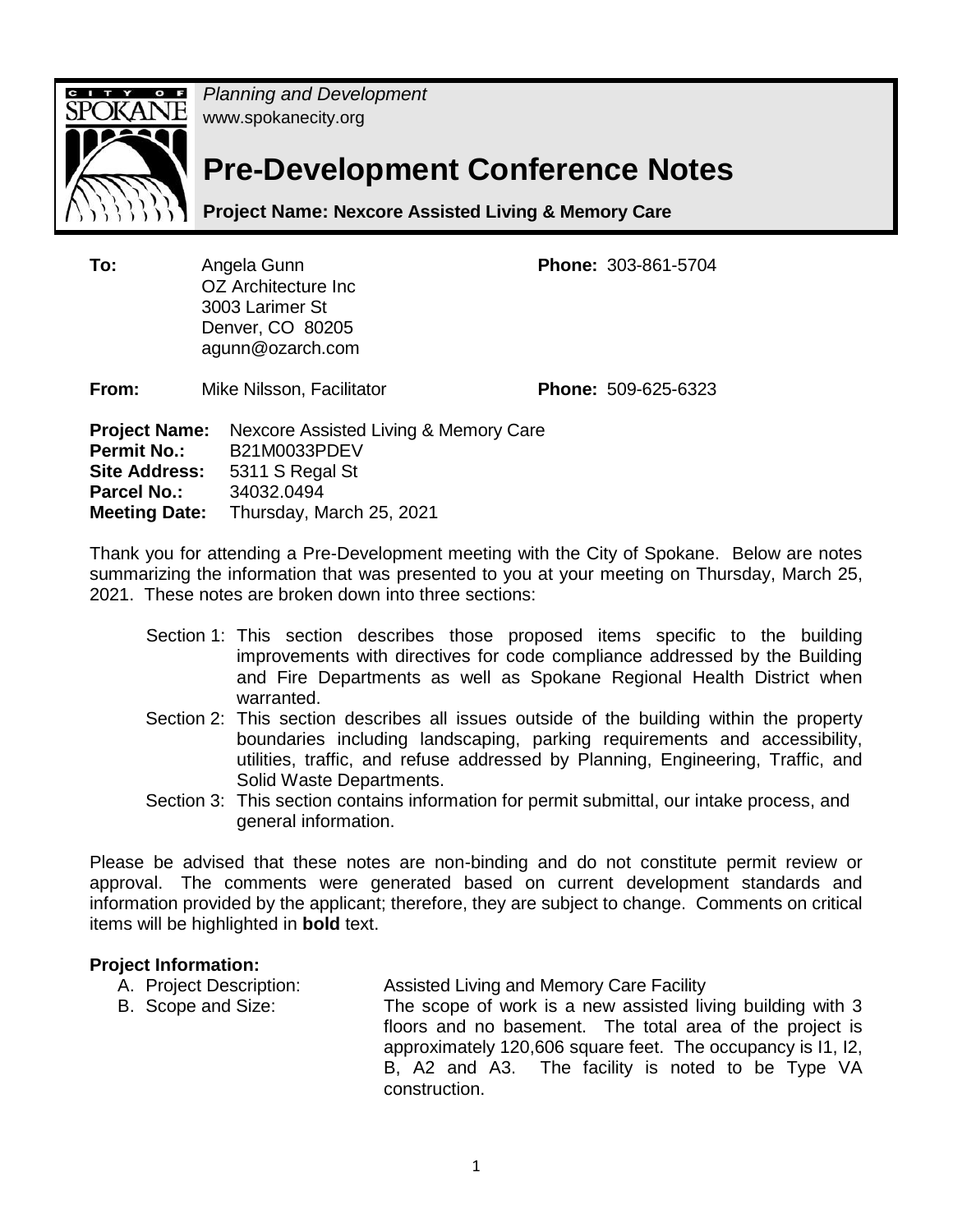- C. Special Considerations: Possible BSP or short plat, proposed alley dedication, SEPA, site borders 55th Avenue – coordination with Spokane County for potential county road improvements.
- D. Estimated Schedule: Spring-Summer 2021
- E. Estimated Construction Cost: \$22,500,000

# **Section 1 – Comments Specific to the Building**

## **Dermott Murphy - Building Official (509-625-6142):**

1. The Plan Review will reflect the extent and completeness of the submitted documents. **Attached** is a listing (by discipline) of the plans, specifications, and engineering details which should be submitted.

# **Tami Palmquist – Principal Planner (509-625-6157):**

- 1. Floor Area Ratio & Height:
	- a. In the CC2 zones, the basic allowable FAR for residential uses is 0.5. The maximum FAR with the inclusion of the public amenities identified in 17C.122.090 is 1.5 for residential uses.
	- b. The maximum allowable height in the CC2-DC zone is 55 ft.
- 2. Design Standards: 17C.122.060
	- a. Please review the Initial Design Standards and Guidelines for Centers and Corridors; specifically, Buildings along the Street, Building along Intersection Corners, Pedestrian Connections in Parking Lots, Façade Transparency Massing, Roof Forms and Prominent Entrances.
	- b. If these standards cannot be met, then the applicant may seek a deviation through the Design Review Board which is processed as a Type II Land Use Application.

# **Dave Kokot – Fire Prevention Engineer (509-625-7056):**

- 1. Construction and demolition shall be conducted in accordance with IFC Chapter 33 and NFPA 241.
- 2. The building will be required to be provided with fire sprinklers. (IFC 903)
- 3. Where the highest occupied floor level is more than 30 feet above the lowest level of Fire Department access, Class I standpipes are required in each stairwell (IFC 905 amended by SMC 17F.080.030.B.11). Multiple standpipes in a building shall be connected to a common Fire Department connection (IFC 905 amended by SMC 17F.080.030.B.11) and no more than 150 feet from a fire hydrant along an acceptable path of travel (SMC 17F.080.310). A minimum of one outlet is required on the roof (IFC 905.4).
- 4. A fire alarm system with central monitoring is required throughout this building (including tenant spaces) in accordance with the Municipal Code including the provision for "Special Areas to be Protected". (SMC 17F.080.110)
- 5. Smoke detectors are required above the panel, power supplies, annunciator, and other panels associated with the fire alarm system.
- 6. Smoke and carbon monoxide detection is required in sleeping areas.
- 7. Duct smoke detectors (if required) shall be wired to a supervisory zone only, not an alarminitiating zone, as per Spokane Fire Department policy and as provided in the International Mechanical Code. The code requires duct detection only on return air.
- 8. The Fire Department requires annual operating permits for specific operations for buildings and sites in accordance with Section 105 of the Fire Code.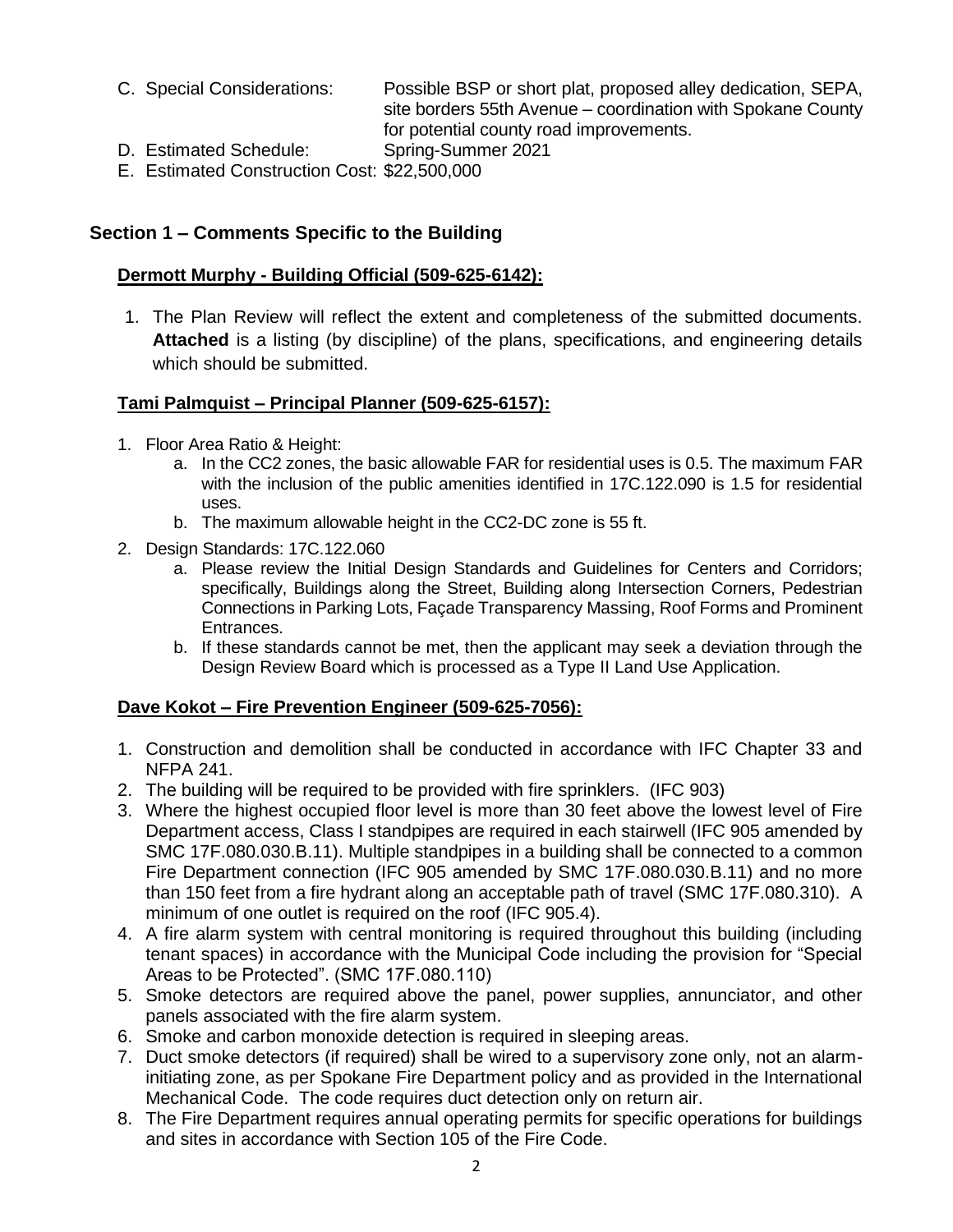- 9. Where a commercial kitchen is provided with equipment that will produce grease vapors, a Class I kitchen hood is required and will be protected with a wet-chemical suppression system (IFC 609.2). In addition, a Class K fire extinguisher will be located no more than 30 feet from the area of grease cooking (IFC 906.1). The type of equipment that is considered to generate grease vapors is established by the International Mechanical Code.
- 10. Carbon dioxide systems are required to be reviewed and permitted with the Fire Department if the system has more than 100 pounds of CO2. A detection and alarm system many be required.
- 11. Fire extinguishers are required for A, B, E, F, H, I, M, R-1, R-2, R-3 and S occupancies in accordance with IFC 906 – Table 906.3(1).
- 12. Address numbers or other approved signs are required to be provided on the building in a visible location (IFC 505).
- 13. If the building is equipped with a fire protection system, a Fire Department key box will be required (IFC 506).
- 14. Key boxes or key switches approved by the Fire Department are required for gates or similar barriers (IFC 506.1.1).

# **Eric Meyer – Spokane Regional Health District (509-324-1582):**

1. The applicant for the Nexcore project did indicate there is a chance the project will include a café that may be open to the public. If it does end up being open to the public a permit and approval are required by the Health District.

## **Section 2 – Comments Specific to the Site**

# **Tami Palmquist – Principal Planner (509-625-6157):**

- 1. **SEPA will be required.**
- 2. **A BSP or Short Plat will be required to divide the property.**
- 3. Landscaping and Sidewalks:
	- a. Separated sidewalks with planting zone are required.
	- b. Sidewalks shall be at least twelve feet wide and consist of a clear walking path at least eight feet wide (in addition to a planting zone for street trees per [SMC](http://my.spokanecity.org/smc/?Section=17C.200.050)  [17C.200.050\)](http://my.spokanecity.org/smc/?Section=17C.200.050). This dimension shall be applied to the clear, unobstructed pathway between the planting zone for street trees per SMC 17C.200.050 and building facades or parking lot screening.
	- c. Irrigation is required as per *17C.200.100.*
	- d. A six-foot wide planting area of L2 landscaping, including street trees as per 17C.200.050 are required along street frontages. This landscape strip shall be located within the property line and may be combined with stormwater areas using LID standards.
	- e. Building setbacks and all other portions of a site not covered by structures, hard surfaces, or other prescribed landscaping shall be planted in L3 open area landscaping until the maximum landscape requirement threshold is reached (see *SMC 17C.200.080*).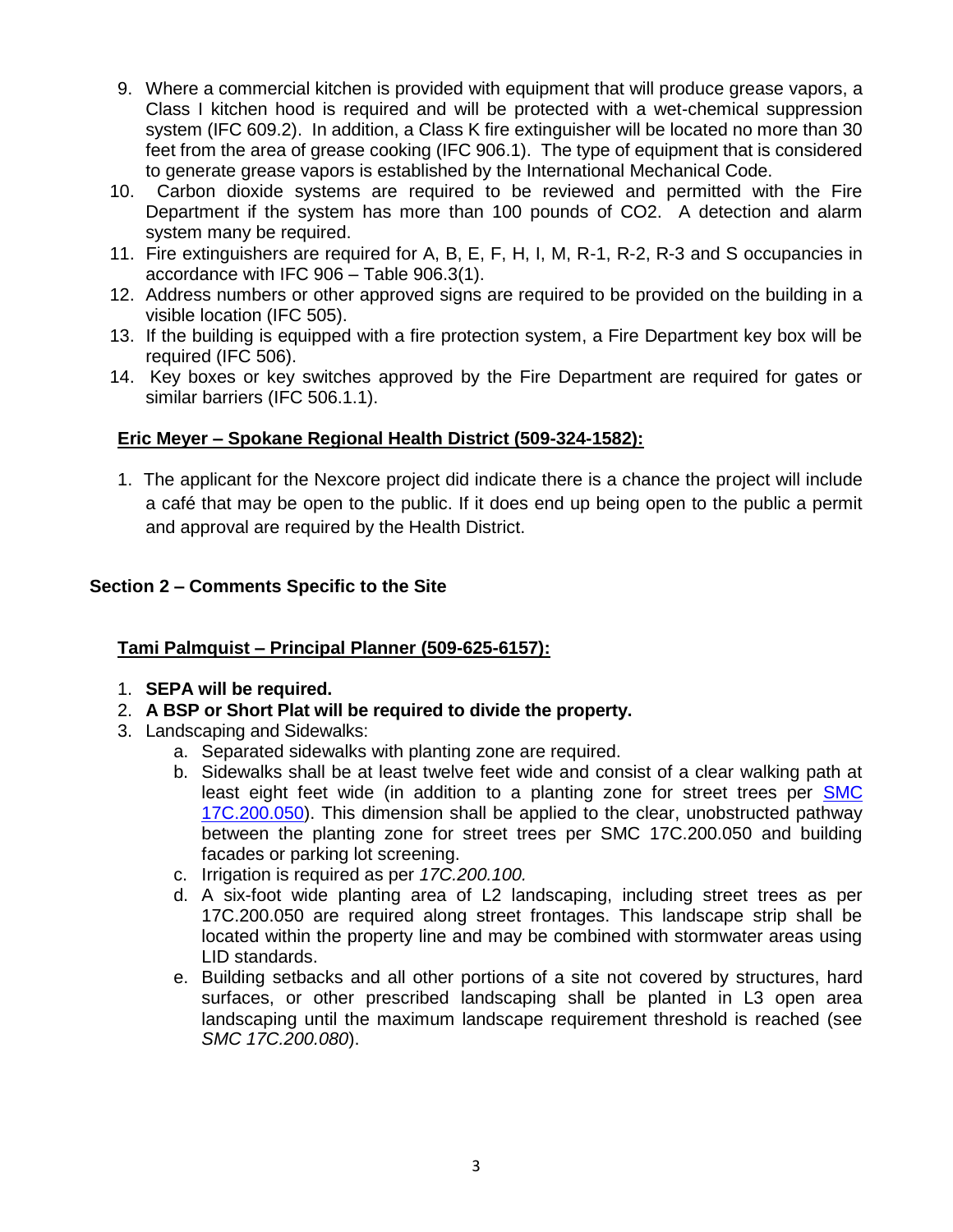- 4. Pedestrian Connections:
	- a. Within parking lots containing more than 30 stalls, clearly defined pedestrian connections should be provided:
		- Between all public right-of-way and building entrances
		- Between parking lots and building entrances
	- b. Pedestrian connections can be counted toward the amount of required landscaping.
	- c. Pedestrian connections shall not be less than 5 feet wide.
	- d. Pedestrian connections shall be clearly defined by at least two of the following:
		- 6 inch vertical curb.
		- Textured paving, including across vehicular lanes.
		- A continuous landscape area at a minimum of 3 feet wide on at least one side of the walkway.
	- e. When there is a transit stop adjacent to the site, a pedestrian connection between the transit stops and building entrances, especially the prominent entrances, should be provided.
	- f. Pedestrian connections should maximize directness of travel between pedestrian origin and destination.
- 5. Parking:
	- **a.** Please show parking calculations on your building plans when you submit for permit. Minimum and Maximum parking ratios are per *SMC 17C.230*.
		- i. Minimum ratio is 1 stall per 1,000 gross square feet of floor area.
		- ii. Maximum ratio is 4 stalls per 1,000 gross square feet of floor area.
		- iii. The director may approve ratios that are higher than the maximum or lower than the minimum if sufficient factual data is provided to indicate that a different amount is appropriate. The applicant assumes the burden of proof. Approval of parking above the maximum shall be conditioned upon increasing the amount of required landscaping by thirty percent. When determining if a different amount of parking is appropriate, the director shall consider the proximity of the site to frequent transit service, the intensity of the zoning designation of the site and surrounding sites, and the character of the proposed use.
- 6. Any new fencing will require a separate permit.
- 7. Refuse Screening: 17C.200.070
	- a. All refuse containers must be kept on the property.
	- b. All exterior refuse (including: garbage, recycling and yard debris) receptacles and refuse collection areas must be screened from the street and any adjacent properties, by using one of the following methods:
		- i. Carts may be kept inside a structure and brought curbside on collection day.
		- ii. An L1 visual screen.
		- iii. A six-foot high solid masonry wall or sight-obscuring fence five feet inside the property line with an L2 see-through buffer between the fence and the property line.
		- iv. A five-foot tall earth berm planted with L3 open area landscaping.
		- v. Storage areas are not allowed within fifteen feet of a street lot line

# **Patty Kells – Traffic Engineering Assistant (509-625-6447):**

1. Frontage improvements required along 53<sup>rd</sup> Ave are City Standard curb, separated sidewalk with street trees, new City Standard driveway approaches, curb ramp at the intersection, and asphalt paving to the curb line matching street drainage designed if needed. Additional rightof-way may be required for Fiske St upon review of any land use application required. 55<sup>th</sup> Ave will need be coordinated with Spokane County for frontage improvement requirements - Gary Nyberg is the point of contact at (509) 477-7257.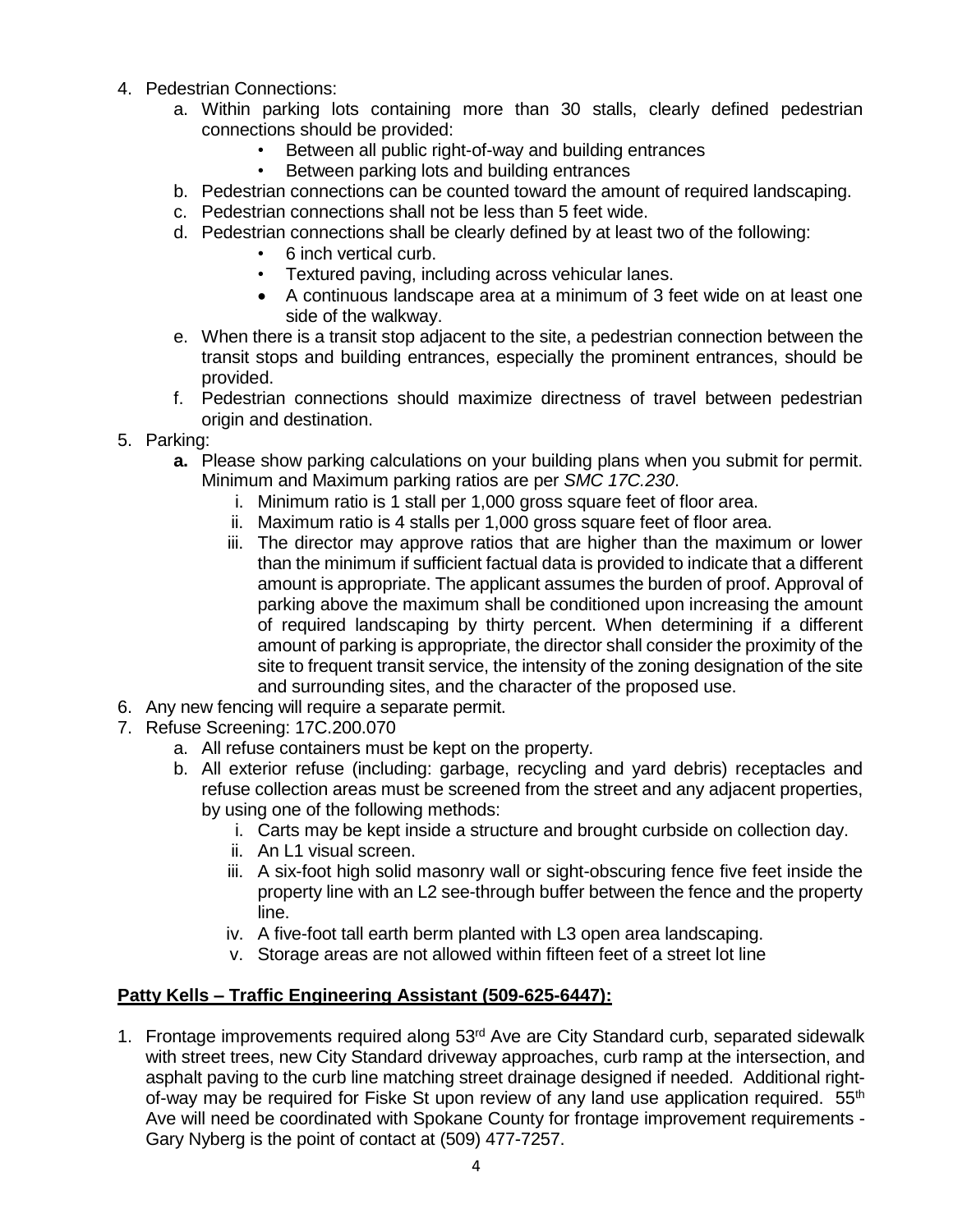- 2. New alleys shall have a paved width of at least twelve feet with a 4' buffer on each side and a clear width of at least twenty feet. The twenty-foot width shall not be obstructed in any manner, including the parking of vehicles, fences or utility structures. The buffer strips may be paved, grassed, or graveled and be used for utilities but must be kept free of all vertical obstructions. Fences may not be placed in the buffer strip. Per inga Note, the buffer was intended for utility poles, runoff, etc. and may not be needed in this case if they are installing parking lot swales on each side.
- 3. The parking lot must be striped to current standards and the accessible barrier free parking spaces and aisles must comply with the City of Spokane Standard Plan G-54 & B-80A. An accessible route of travel connecting to the nearest accessible entrances and to the public sidewalk is required with a marked accessible route of travel. All barrier free spaces and aisles must be drawn and reference these standard plans and **must be added as details on the plans**. Note on the site plan the van-accessible stalls and the sign locations. The access aisle for van accessibility must be eight feet wide.
- 4. Adequate access and maneuvering for refuse/emergency vehicles is required per City Standards and must be maintained during construction.
- 5. Any new or modified driveway access locations must be reviewed and approved by City of Spokane Developer Services prior to permit issuance. All unused driveways must be removed and replaced with City standard curb and sidewalk.
- 6. Maintain clear view at intersections, alleys, pedestrian ways, and driveways.
- 7. Pavement cut policy will be applicable. Confine illumination lighting to the site.
- 8. *The City shall collect impact fees, based on the schedules in SMC 17D.075.180, or an independent fee calculation provided for in SMC17D.075.050, from any applicant seeking development approval from the City."* A transportation impact fee will be assessed for this new 143 unit Assisted Living service (\$206.94/bed) in the Northeast Service Area**.** The estimated fee is \$29,592.42 + \$887.77 admin fee = **\$30,480.19**. This fee must be paid with the other permit fees prior to issuance of the building permit.

## **Gary Nyberg – Plan Review Engineer- Spokane County Public Works - Engineering (509)- 477- 7257):**

1. Public Works is requesting that matching or conforming to improvements to those made for the Pine Rock Apts east of Fiske St. be constructed. (see attached Fiske & 55<sup>th</sup> construction plans). My email address is *[gnyberg@spokanecounty.org](mailto:gnyberg@spokanecounty.org)* should you have additional questions.

#### **Mike Nilsson - Senior Engineer (509-625-6323):**

- 1. An address change to 5407 S Regal is recommended. New addresses need to be created, must be completed prior to permit submittal and can be applied for from a Permit Specialist at [addressing@spokanecity.org.](mailto:addressing@spokanecity.org)
- 2. Based on our records, there are multiple side sewers extended to the property. Sewer service cards are attached for reference. The condition of existing 6 inch sewer services if to be reused should be examined as part of the project.
- 3. Commercial side sewers shall be at least six inches in diameter. All side sewers shall be PVC pipe, have a minimum slope of two percent and 3.5 feet of cover where vehicular traffic passes over, two feet minimum in other areas. The tap must be in the mainline, not to a manhole. Sewer and Water separation requirements are 18 inches minimum vertical, fivefoot minimum horizontal. Sewer cleanouts shall be installed every 100 feet and at every angle 45 degrees or greater.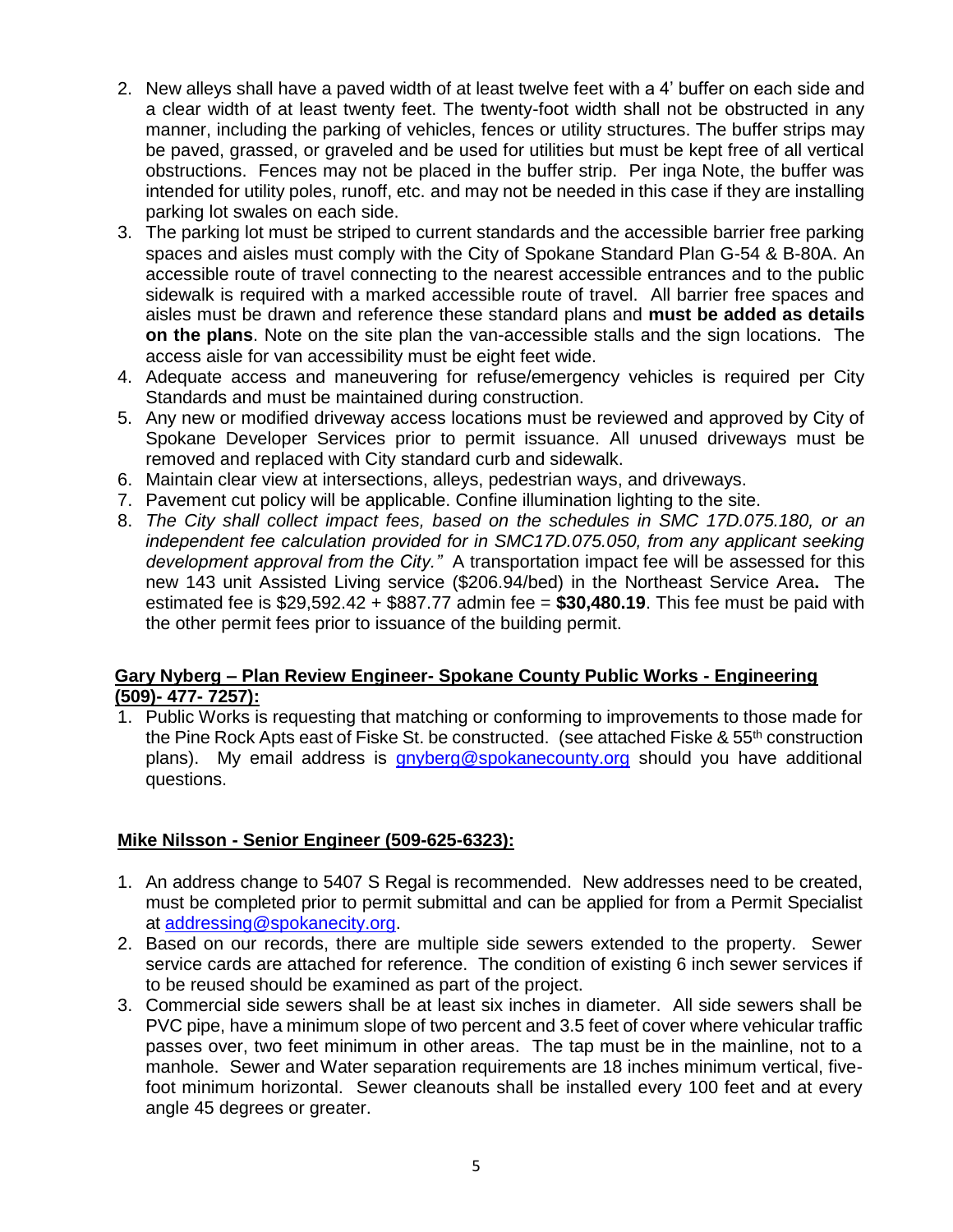- 4. A grease trap is required for food prep use and where grease is present. The design of these facilities is covered in the Uniform Plumbing Code.
- 5. A drain for the trash enclosure is required to be connected to sewer if there is food service. Hot running water needs to be available to the enclosure for cleaning.
- 6. The project property is not located within the General Facilities Charge (GFC) Waiver Zone, so GFCs will be assessed on new or upsized service connections.
- 7. All storm water and surface drainage generated on-site must be disposed of on-site in accordance with *SMC 17D.060.140* "Storm water Facilities". Stormwater requirements can be found in the Spokane Regional Stormwater Manual (SRSM) and City of Spokane Design Standards Section 6. In general, any new impervious surface will require a geotechnical site characterization (report) and drainage report/plan. Please include a detailed Site Plan or Civil Plans, which show and clearly delineate existing and proposed sewer, water, drainage structures, dry well types, swale bottom areas and property lines. Show proposed and existing pavement.
- 8. Combining landscape and stormwater treatment areas per Low Impact Development (LID) Technical Guidance Manual for Eastern Washington is allowed. The link to DOE LID resources can be found at:

[https://ecology.wa.gov/Regulations-Permits/Guidance-technical-assistance/Stormwater](https://ecology.wa.gov/Regulations-Permits/Guidance-technical-assistance/Stormwater-permittee-guidance-resources/Low-Impact-Development-guidance)[permittee-guidance-resources/Low-Impact-Development-guidance](https://ecology.wa.gov/Regulations-Permits/Guidance-technical-assistance/Stormwater-permittee-guidance-resources/Low-Impact-Development-guidance)

- 9. All drywells and subsurface drainage galleries for the site must be shown on the plans and registered with the Washington State Department of Ecology (DoE). Decommissioned drywells will also need to be reported to the DOE. Please send a copy of the completed registration form to the City of Spokane, Planning and Development. See the following link at the DoE website for information about the Underground Injection Control (UIC): <http://www.ecy.wa.gov/programs/wq/grndwtr/uic/index.html>
- **10. A construction stormwater general permit may need to be obtained from Ecology. See attached handout for additional information**. Most land-disturbing activities require an Erosion and Sediment Control (ESC) plan. Landdisturbing activities are activities that result in a change in existing soil cover (vegetative or non-vegetative) or site topography. Land-disturbing activities include, but are not limited to, demolition, construction, clearing and grubbing, grading, and logging. An ESC plan detailing how erosion and other adverse stormwater impacts from construction activities will be handled must be submitted to the Development Services Center for review and acceptance prior to construction of said phase. See Section 9 of the SRSM for ESC requirements and applicability. The following link provides information on ESC training and certification programs[:https://ecology.wa.gov/Regulations-Permits/Permits-certifications/Certified](https://ecology.wa.gov/Regulations-Permits/Permits-certifications/Certified-erosion-sediment-control)[erosion-sediment-control](https://ecology.wa.gov/Regulations-Permits/Permits-certifications/Certified-erosion-sediment-control)

# **Dave Kokot – Fire Prevention Engineer (509-625-7056):**

- 1. An approximate site fire flow (obtained from IFC Table B105.1 and Table C105.1 using the total fire area and construction type) is 8,000 GPM without automatic sprinklers throughout and requires eight fire hydrants. Site fire flow is 2,000 GPM with automatic sprinklers throughout and requires two fire hydrants.
- 2. There are existing fire hydrants in the area and one additional fire hydrant added that meet some or all of the code requirements for this project.
- 3. Site fire flow will be required to be maintained or provided prior to the storage of combustible products onsite.
- 4. Fire hydrant spacing shall not be more than 500 feet (along an acceptable path of travel), within 500 feet of the property line for non-sprinklered buildings and 750 feet of the property line for fire sprinklered buildings (SMC 17F.080.030).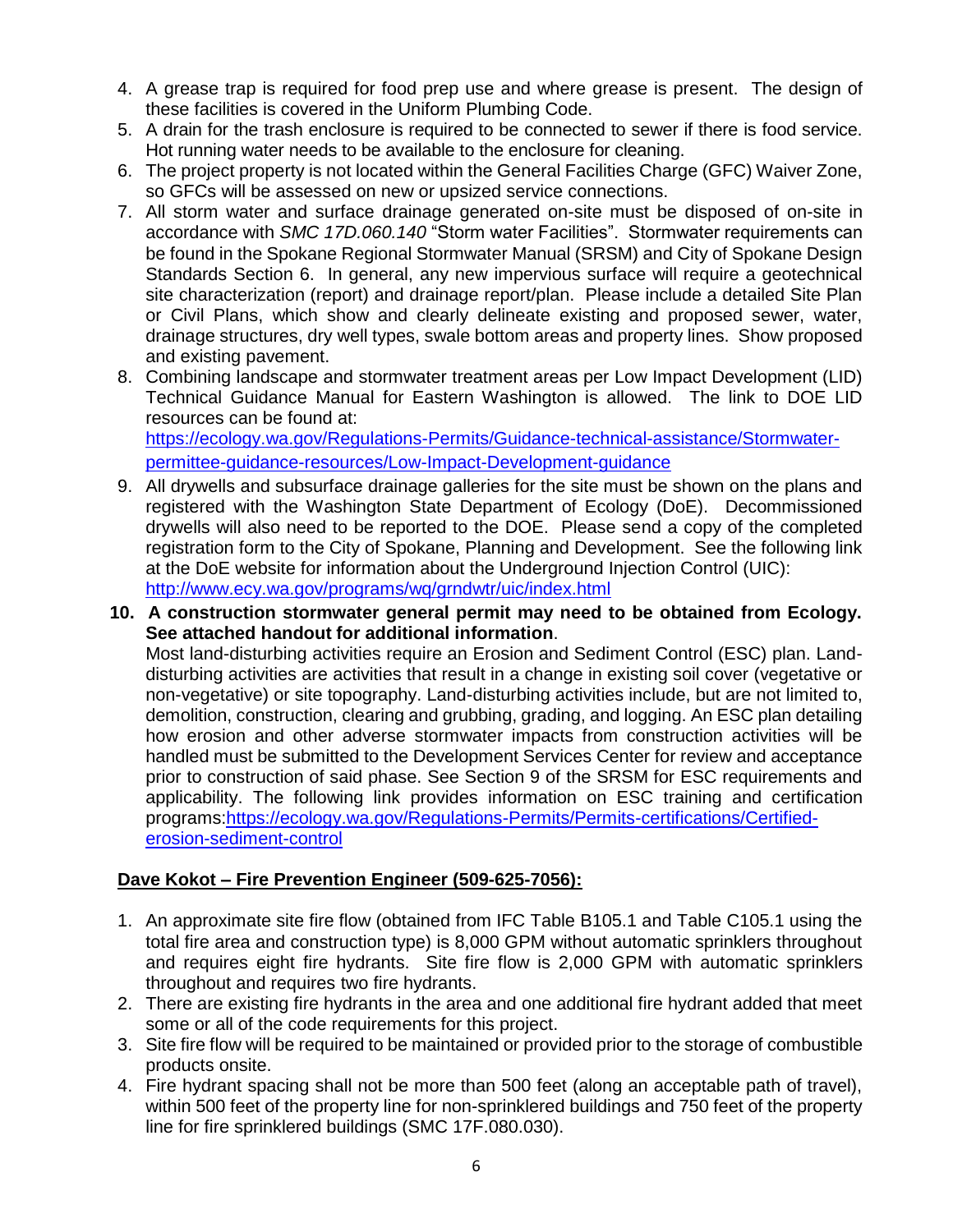- 5. For commercial buildings, fire hydrants are required to be along an acceptable path of travel within 400 feet to all points around the building without fire sprinklers (IFC 507.5.1), and 600 feet for commercial buildings with fire sprinklers (IFC 507.5.1, exception 2).
- 6. Fire Department Connections for new fire sprinkler system installations shall be located no more than five hundred feet from a fire hydrant along an accessible path of travel unless where approved by the fire official.
- 7. Fire Department Connections for new standpipes shall be located no more than one hundred feet from a fire hydrant along an accessible path of travel unless where approved by the Fire Code Official.
- 8. Fire Department approved all-weather access must be provided to within 150 feet of any point around the outside of a building (IFC 503.1.1). For fully sprinklered buildings, this is extended to 165 feet (IFC 503.1.1, exception 1). Dead-end roads longer than 150 feet need approved fire apparatus turn-arounds (IFC 503.2.5). Fire apparatus turning radius is 50 feet external, 28 feet internal (SMC 17F.080.030.D.3). Minimum height clearance is 13 feet-6 inches (IFC 503.2.1). Fire lanes will have a maximum slope of 10 percent (based on IFC 503.2.7).
- 9. Streets with a minimum clear width less than 27 feet are required to be provided with "No Parking" signs on both sides of the street.
- 10. Minimum width for fire access is 20 feet, unobstructed (IFC 503.2.1). Buildings exceeding 30 feet in height and will be required to have a Fire Aerial Access lane of 26 feet wide along at least one full side of each building (IFC D105.2). The fire aerial lane is required to be a minimum of 15' and a maximum of 30' from the building along the full length of the side of the building.
- 11. Fire lanes will be maintained with an all-weather surface (IFC 3310.1) and provided prior to the approval of construction permits.
- 12. The proposal does not appear to meet the requirements for fire access as required in the Fire Code. The aerial access needs to be provided.
- 13. The installation of security gates or barriers on fire access roads shall be approved by the Fire Department (IFC 503.6). If access to the site is required to comply with the distances around the building, at least one access gate will be setback a minimum of 48' from the edge of pavement. Gate openings will be a minimum of 14' wide, and open gates will not obstruct access to structures.
- 14. Fire pits will be required to comply with IFC Section 308.1.10 (State amendment) in regards to protecting occupants from exposure to flames. The protective devices are required to be reviewed and approved by the Fire Department prior to use.

# **Mathias Bauman – Water Department (509-625-7953):**

- 1. There are multiple existing domestic water services running to this parcel. Your engineer may determine that the existing services may need to be replaced or upsized to meet the needs of the project. If any existing services are not utilized, they must be disconnected at the main.
- 2. There is a 12-inch ductile iron water distribution main in  $53<sup>rd</sup>$  Ave and  $55<sup>th</sup>$  Ave available for the project.
- 3. If right-of-way is dedicated, then the main would be allowed to run north and south, looping the water system between 53<sup>rd</sup> Ave and 55<sup>th</sup> Ave. If right-of-way is not dedicated, then a master meter would be required followed by a private water system to service the property.
- 4. A hydraulic model must be performed to prove that the design meets minimum standards and to show how this project affects our water system.
- 5. The City of Spokane Water Department Cross Connection Control and Backflow program rules and regulations shall be followed in accordance with Washington Administrative Code (WAC 246-290-490) and the City of Spokane Municipal Code 13.04.0814.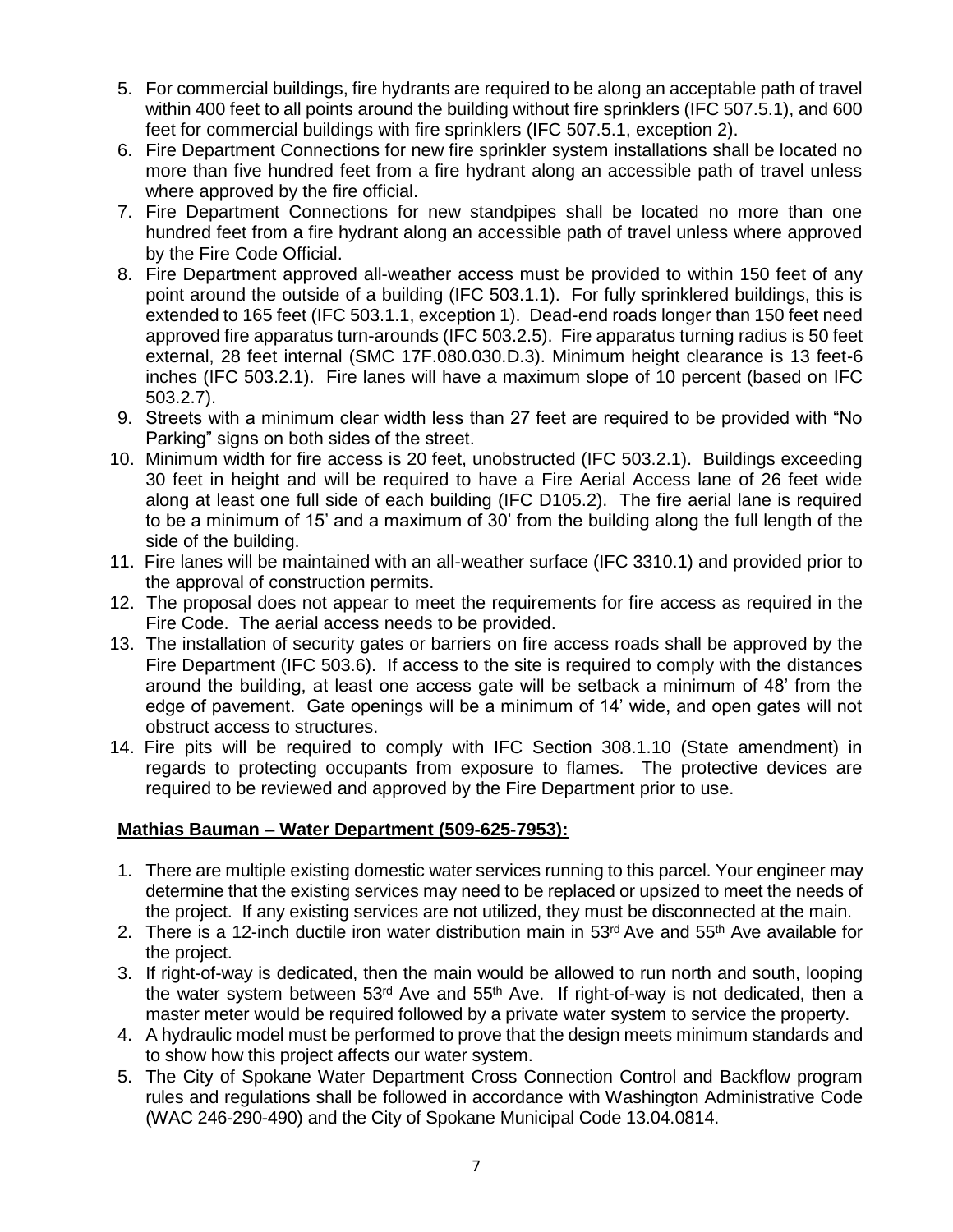- 6. This parcel falls outside of our General Facilities Connection Waiver zone, therefore, General Facilities Charges will apply if new water taps are made. See Section 13.04.2042 in the Spokane Municipal Code.
- 7. Calculated static water pressure is approximately 67-80 psi at the surrounding hydrants. Pressures exceeding 80 psi require a pressure reducing valve to be installed.
- 8. A utility site plan illustrating new water lines and/or services to be installed shall detail the location of new tap(s) and meter(s) prepared by a Professional Engineer licensed in the State of Washington. Water Department plan reviewers and inspectors will ensure that any new water line(s) and Service line(s) needing backflow assemblies are installed in accordance with applicable rules and regulations. Water Department Water Service Inspectors, (north side) Donovan Aurand (509) 625-7845, (south side) Ryan Penaluna (509) 625-7844 will review submitted plans and inspect on-site construction. Water Department Cross Connection Control Specialists, Chris Aronson (509) 625-7968 and Lance Hudkins (509) 625-7967, will review any backflow assemblies where required.
- 9. Taps and meters can be purchased at Developer Services Center, located on third floor of City Hall -Spokane. Size of service(s) shall comply with International Plumbing Code. Tap, meter, and connection fees will comply with section 13.04 of SMC. Tapping of the water main and installation of new meters shall be done by City forces. All excavation and restoration is the owner's responsibility. All trenches and/or excavations must comply with current W.A.C. #296-155 part N. No City of Spokane employee will be permitted into any trench and/or excavation without proper shoring or sloping, no exceptions. Please see Water Department Rules and Regulations for information about tap and meter sizes and sewer/water separation requirements.

# **Rick Hughes – Solid Waste (509-625-7871):**

1. An enclosure for refuse only must be 12 feet wide by 10 feet deep with a clear width opening of 12 feet. An enclosure that is to include up to three recycling carts must be 17 feet wide by 10 feet deep with a clear width opening of 17 feet. An enclosure that is to include a recycling dumpster must be 20 feet wide by 10 feet deep with a clear width opening of 20 feet. The enclosure pad must be concrete with a drain to the sanitary sewer. The enclosure and the approach to it must be at a 22  $\frac{1}{2}$  degree angle to the drive isle for front load collection.

#### **Becky Phillips – Urban Forestry (509-363-5495):**

1. Urban Forestry may have comments at a later date.